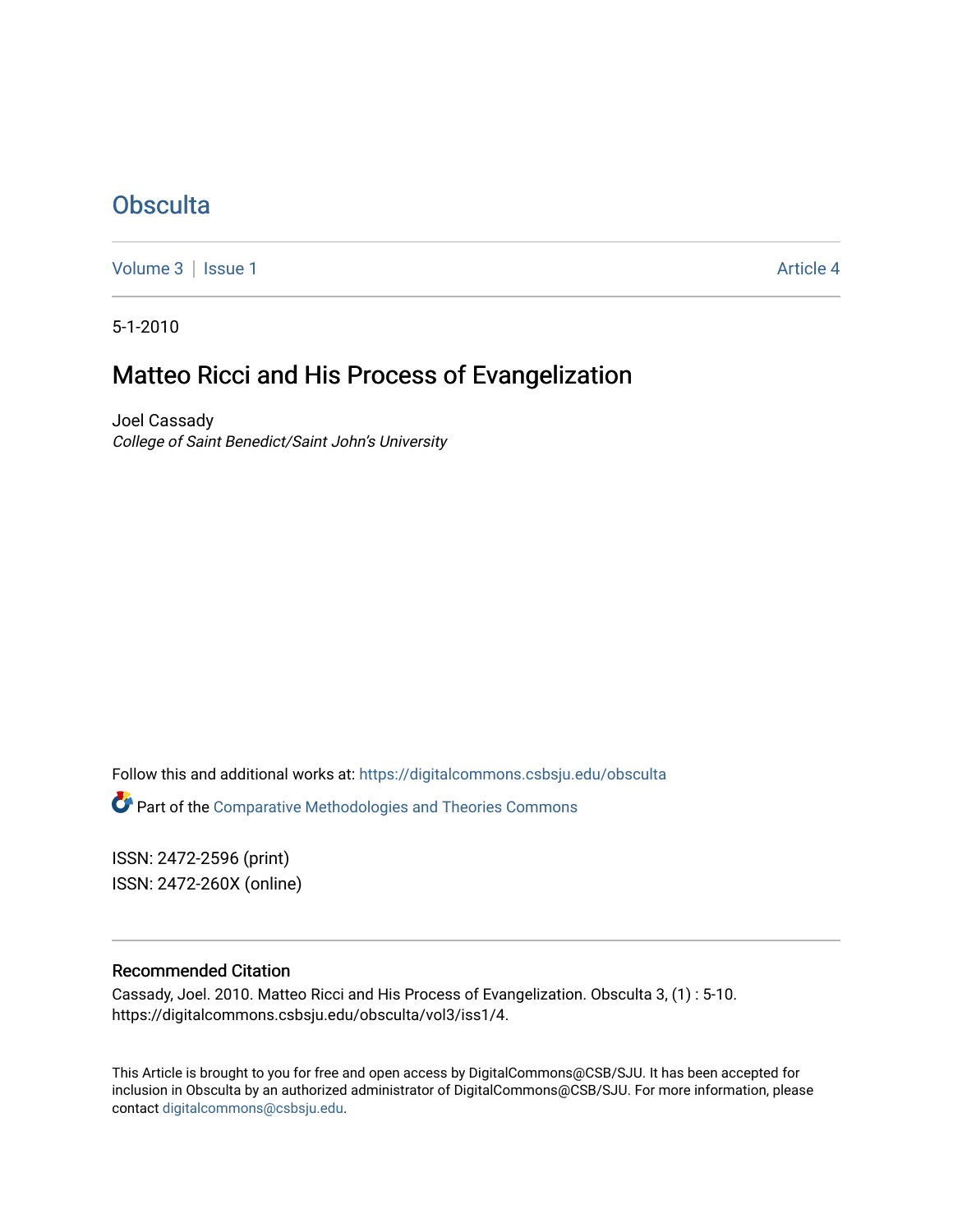## **Matteo Ricci and His Process of Evangelization**

Christ told his followers in the Great Commission, found at the end of Matthew's Gospel, to, "Go therefore and make disciples of all nations, baptizing in the name of the Father and of the Son and of the Holy Spirit, and teaching them to obey everything I have commanded you" (28:19-20). As European countries sought imperial expansion during the 15th -17th centuries, Christian missionaries, armed with this charge of Christ, sought to bring the Gospel to the world by joining the expeditions. Wherever they landed, Christian missionaries of Europe were faced with the difficult task of bringing the message of Jesus Christ to cultures that they knew nothing about. Often, these cultures approached religion and morality from an entirely different perspective than their European visitors. One example of such a diverse encounter was the kingdom of China. Starting with Francis Xavier, Jesuit missionaries adopted new techniques to try to spread Christianity throughout China and the rest of Asia. One of the most famous missionaries to China was the Jesuit priest, Matteo Ricci. The purpose of this paper is to present the Jesuit's method of evangelization, fully embodied in Matteo Ricci, and then to explore its possible impacts on evangelization and missionary work today.

Asian Christianity can be dated back all the way to the Apostle Thomas. Indeed, when Portuguese explorers arrived in India, they found the tomb of St. Thomas, venerated by "heretics"<sup>1</sup> - Nestorian Christians who were already present in Asia. There is also evidence that there were Christians in China at least 8 centuries before the arrival of the Portuguese Jesuits.<sup>2</sup> However, by the 17<sup>th</sup> century, these early Christians had all but died out.<sup>3</sup>

Though the Portuguese had already made trade contact with China, the Jesuit priest St. Francis Xavier is usually attributed with trying to establish the first Jesuit missionaries in China. In his *Journals*, Ricci, tells us that, "Xavier was the first of the Society of Jesus to realize the aptitude of the innumerable people of this vast empire for absorbing the truth of the Gospel, as he was also the first to entertain the hope of spreading the faith among them."<sup>4</sup> Xavier directed most of his early attention on the Japanese. However, as Ricci says, "whenever they were hard pressed in an argument, they always had recourse to the authority of the Chinese…they commonly asserted, that if the Christian religion was really the one true religion, it surely would have been known to the intelligent Chinese and accepted by them."<sup>5</sup> He decided then that if he were to convert the Japanese, he would first need to convert the Chinese.

The first hurdle Xavier had to overcome was the fact that foreigners were forbidden to enter China except for officially appointed legates.<sup>6</sup> He hoped to return to India and arrange for the Viceroy and Bishop of Goa to send an embassy to the Royal Court. If he could join this embassy, he planned to "announce the Gospel to the Chinese; publicly if allowed to and secretly if not."<sup>7</sup> However, his plan did not go through, and given that both foreigners and the locals who sponsored their trips into China were punished if caught, Xavier had a difficult time finding help into the Chinese kingdom. Xavier would eventually pour the rest of his life into this project, dying after 11 years of missionary work in the Orient on 2 Dec. 1552, with "his last prayer still absorbed in contemplating the conversion of [the] China"<sup>8</sup> in which he never set foot.

Trigault tells us that, "any attempt to win [the Chinese] over was sheer waste of time, like trying to whiten an Ethiopian."<sup>9</sup> That did not stop Xavier

<sup>&</sup>lt;sup>1</sup> Conti, Nicolo. "Testimony of the Italian Traveler Nicolo Conti (1415-1439)," in *A History of Christianity in Asia, Africa, and Latin America, 1450 - 1990*, edited by Claus Koschorke, Frieder Ludwig and Mariano Delgado, 3-6. Grand Rapids, MI: William B. Eerdmans Publishing Company, 2007, 3.

<sup>2</sup> Ricci, Matteo. "Matteo Ricci on the Remnants of Chinese Christianity (1605)," in *A History of Christianity in Asia, Africa, and Latin America, 1450 - 1990*, 6. Ricci's Journals were translated into Latin and published by fellow Jesuit, Fr. Nicola Trigault, in 1615.

Ibid.

Ricci, Matteo. China in the Sixteenth Century: The Journals of Mat*teo Ricci, 1583-1610.* Translated by Louis J. S.J. Gallagher. New York: Random House, 1953, 117.

 $15$  Ibid.,  $117 - 118$ .

<sup>6</sup> Ibid.

<sup>7</sup> Ibid.

Ibid., 127. 9 Ibid., 131.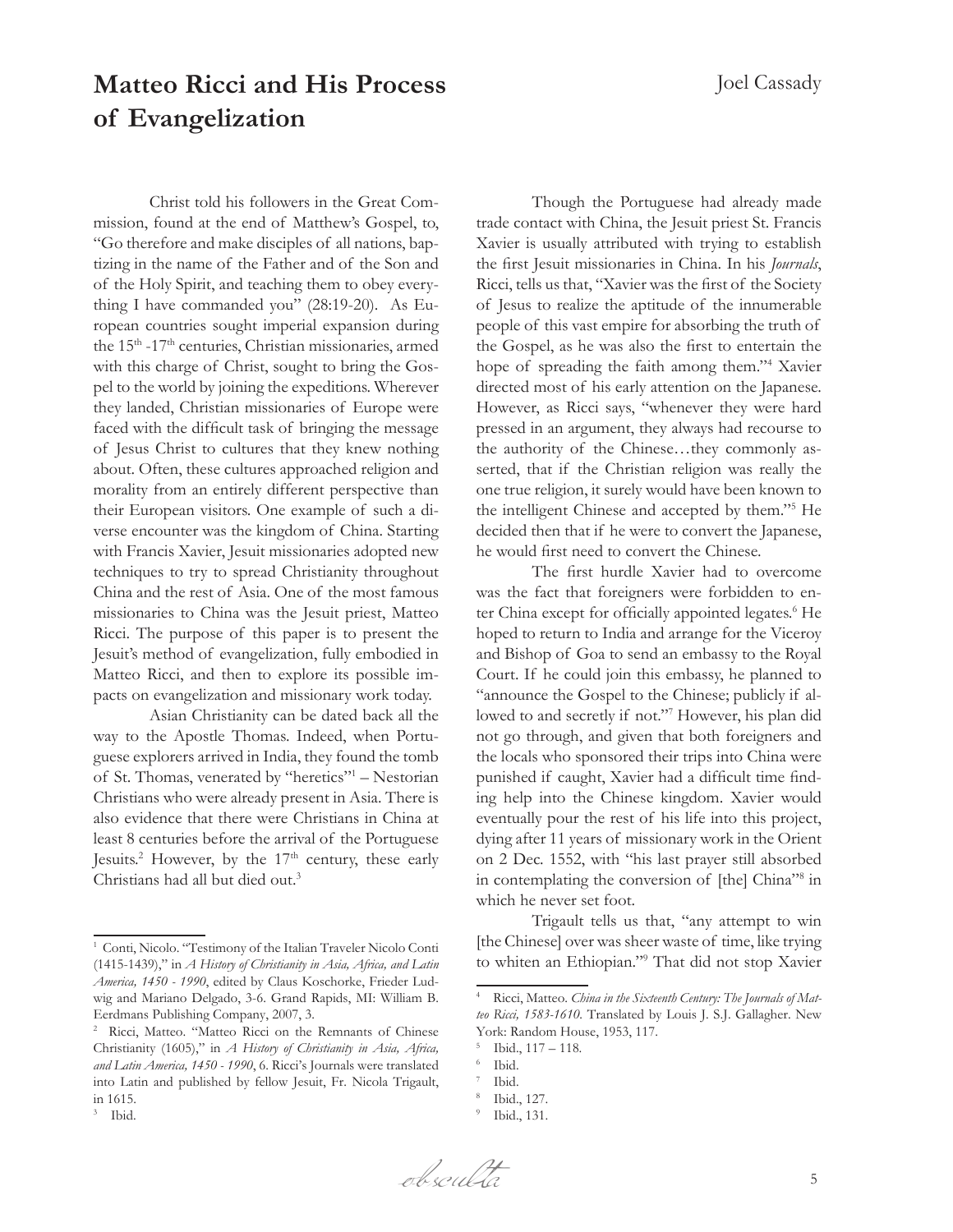from trying, nor did it stop his successor, a man of equal passion by the name of Alexander Valignano, who set up base at the Portuguese port of Macao in 1578. Father Valignano was eventually joined by two Italian priests, Michele Ruggeri and Matteo Ricci.

Ricci was born just short of two months before Xavier died, on 16 Oct. 1552, in Macerata, Italy. His early schooling was by the Jesuits, and later he was sent to Rome at the age of seventeen by his father to study law. While studying at the prestigious Collegium Romanum, he studied under the great scientist Christopher Clavius, and was well versed in mathematics and a variety of the natural sciences, including astronomy and cartography.<sup>10</sup> However, he soon abandoned his legal studies for religious pursuits. He joined the Society of Jesus on 15 Aug. 1571, and completed his studies in Philosophy and Theology in 1577. He left Portugal and arrived in Goa, India, in 1578 and arrived at the Portuguese colony of Macao in April 1582, about three years after Ruggeri.

Valignano decided quickly that if his missionaries were going to have any success in China, they would have to master the Chinese language, something no other missionaries had done.<sup>11</sup> He maintained Xavier's stance that the most appropriate way to preach the Gospel to the Chinese was through literary and scholarly means<sup>12</sup> and adopted a missionary approach that broke significantly from the conquistador method.13 Valignano desired to gain converts through "his principles of adaptation, equality, and friendship with the governing class."<sup>14</sup> This accommodation style of missionary practice<sup>15</sup> was to prove fundamental to success in China.

Ruggeri and Ricci immersed themselves in the Chinese language and culture. Ruggeri was fundamental in helping to establish relations with the Chinese early on, but after they established a mission house in Chaoking in September 1583,<sup>16</sup> Ricci became the primary leader for the Jesuits' Chinese mission.

Simply getting access into China was a task in and of itself. The next step was trying to bring Christianity to the Chinese people. Though, as mentioned above, there were already traces of Christianity, along with Islam and even Judaism, within China, the Chinese had three other religions that dominated their culture: Buddhism, Taoism, and Confucianism. Ricci viewed the Buddhists as the priestly class of China, and in an effort to become a part of it, he shaved his head and beard, and donned the dress of a Buddhist monk.<sup>17</sup>

In the very beginning, Ricci gained audiences with the intellectuals and authorities<sup>18</sup> primarily through the presentation of gifts of scientific instruments and knowledge from Europe. These consisted of clocks, maps, mathematics, and astronomy.19 Ricci produced the first map for the Chinese that provided them with a perspective of how their country sat in relation to the rest of the world. When he finished it, he presented it to the prefect of Chaoching along with a clock he had made locally, and the prefect was so pleased he had the map printed and distributed the copies amongst his friends.<sup>20</sup>

It was through the gifts and teaching of these sciences that the missionaries first gained the trust of the Chinese. Again, referring to Ricci's *Journals*: "In order that the appearance of a new religion might not arouse suspicion among the Chinese people, the Fathers did not speak openly about religious matters when they began to appear in public."<sup>21</sup> Early on, when not meeting with officials, their primary tasks were to continue to study the Chinese culture and language.

<sup>&</sup>lt;sup>10</sup> Corradini, Piero. "Matteo Ricci's Approach to Chinese Civilization." *Dialogue and Alliance* 4, no. 2 (1990), 54.

<sup>11</sup> Introduction to Ricci, Matteo. *The True Meaning of the Lord of Heaven (T'ien-chu Shih-i).* Edited by Edward J. S.J. Malatesta. Translated by Douglas Lancashire and Peter Hu Kuo-chen S.J. St. Louis: The Institute of Jesuit Sources, 1985, 5.

<sup>12</sup> Ibid, 11.

<sup>&</sup>lt;sup>13</sup> Chung, Paul S. "Mission and Inculturation in the Thought of Matteo Ricci." In *Asian Contextual Theology for the Third Millennium*, edited by Paul S. Chung, Kim Kyoung-Jae and Veli-Matti Kärkkäinen, 303-328. Eugene, OR: Puckwick Publications, 2007, 304.

<sup>14</sup> Ibid., 305.

<sup>15</sup> Ibid., 306.

<sup>16</sup> Rouleau, F.A. *Ricci, Matteo.* in *New Catholic Encyclopedia*, Vols. XII: Qat-Scr, edited by Editorial Staff at The Catholic University of America, 470-472. New York: MGraw-Hill Book Company, 1967, 471.

<sup>17</sup> Ibid.

<sup>&</sup>lt;sup>18</sup> An important note to make is that in ancient China, many of the ruling class were the literati, the scholars of the time. This impressed Ricci (Chan, Chung-Yan Joyce. "Commands from Heaven: Matteo Ricci's Christianity in the Eyes of Ming Confucian Officials." *Missiology: An International Review* XXXI, no. 3 [July 2003], 274) and called to mind the ideal laid out in Plato's *Republic* (Corradini, 59).

<sup>19</sup> Introduction to Ricci, Matteo. *The True Meaning of the Lord of Heaven (T'ien-chu Shih-i)*, 7.

 $20$  Ibid.

<sup>21</sup> Ricci, Matteo. *China in the Sixteenth Century: The Journals of Matteo Ricci*, 154.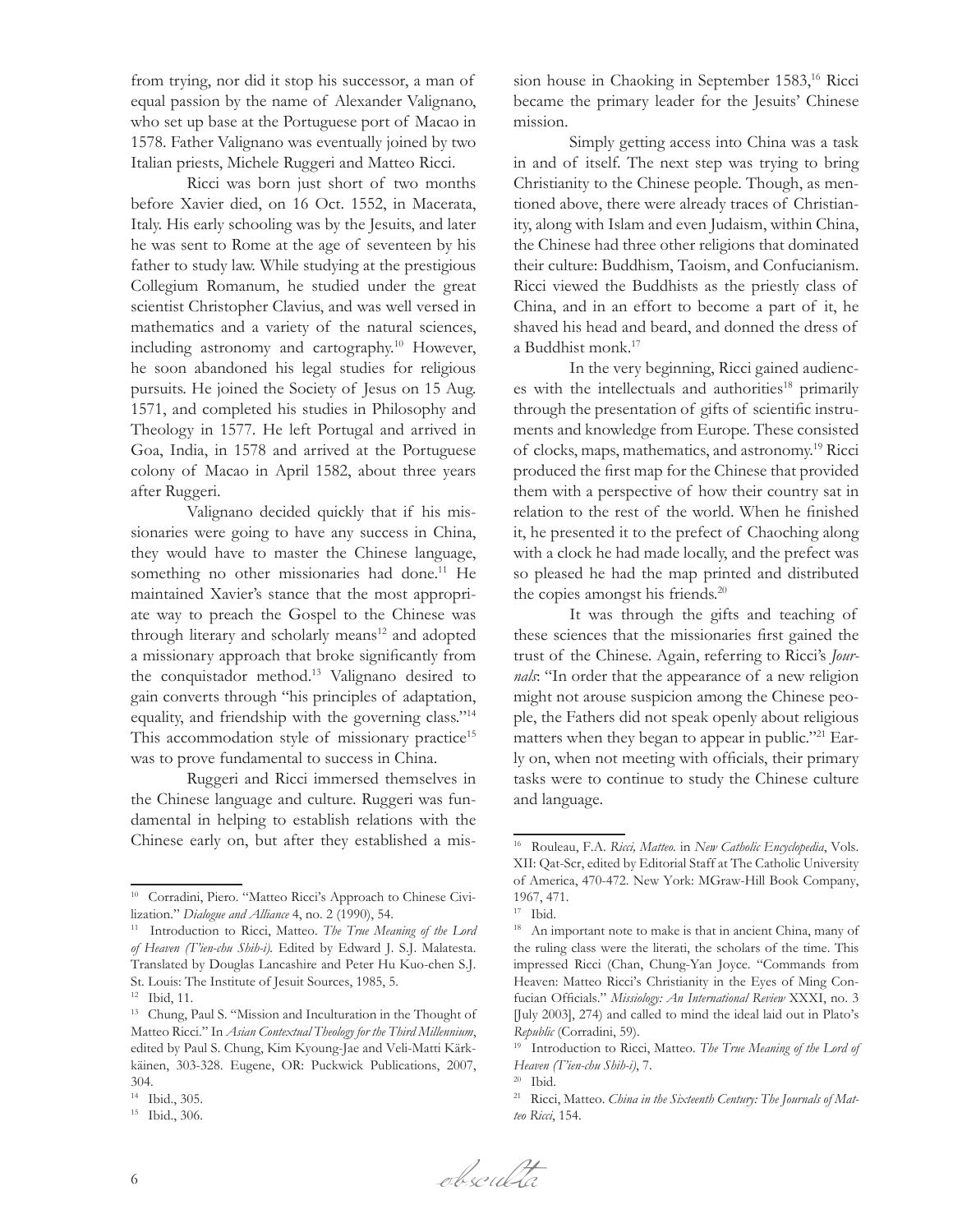Ricci eventually discovered that the best way to enter into dialogue with the Chinese was not as a Buddhist monk, a class looked down upon by government officials and prominent people.22 The class with the most influence was the Confucian literati, and it was not long before Ricci studied their philosophy thoroughly and gained appreciation for the ethical values regarding the state and the family that are at the heart of Confucianism, believing it to be more similar to Christianity.23 "In his study of the *Analects*," Peter Chung tells us, "Ricci became convinced that Confucius had taught about a reverence for Heaven, apart from idolatry. Along with reverencing Heaven, Confucius also articulated an emphasis on human ethical morality, which is inherently good."24 Ricci also viewed Confucianism as a "perfect expression of 'natural law.'"<sup>25</sup>

The Chinese were quite literate, particularly the Confucian officials Ricci was associating with. In order to make a lasting impact on the Chinese, Ricci and his colleges determined that they would have to utilize publications.<sup>26</sup> Their first year in China, they went to work translating the Ten Commandments. This was so well received, that pamphlets containing the Lord's Prayer, the Hail Mary, and the Creed soon followed.<sup>27</sup>

One of Ricci's first tasks was to decide how to translate the Christian understanding of "God" for the Chinese. Confucianism provided Ricci an excellent source. In early Confucian writings, the word *Shang-ti* is often used as a term for deity, and is often translated as "Lord on High," or "Sovereign on High."28 There is the possibility that this referred to an ancestor or a group of ancestors, underneath which were lesser spirits or gods that typically corresponded to elements such as the sun, moon, wind, rain, mountains or rivers.<sup>29</sup> A change in dynasty introduced a new term, *T'ien*, that translates to "Heaven," and was used interchangeably with *Shang-ti*. 30

- $^\mathrm{29}$  Ibid.
- <sup>30</sup> Ibid., 34

There were complications for using both terms. *Shang-ti* was adopted by Taoism, which both Ricci and the Confucians both spoke strongly against; and *T'ien* fell short of adequately expressing the Christian God. The term decided upon was *T'ien-chu*, which translated means "Lord of Heaven." <sup>31</sup> Though a term that refers to a deity in Buddhist writings, the missionaries adopted this term freely and it remains the official term for God in the Catholic Church in China today.32 In his writings, however, Ricci often used both of the traditional Chinese terms for God, as well as the new *T'ien-chu*.

One of Ricci's greatest writings was *The True Meaning of the Lord of Heaven*. A primary focus of Confucians was the task of self-improvement of an individual's moral character over the course of one's lifetime. Ricci focused extensively in *The True Meaning of the Lord of Heaven* "from beginning to end…to expound the nature of self-cultivation."33 The work is written as a dialogue between a Chinese scholar and a Western scholar, and Ricci was able to connect Confucian principles with Christian ones. One example of this is filial piety, "the most treasured cultural value of the Chinese people," 34 which he connected to the relationship between humankind and the Lord of Heaven. Section 115 states:

Our parents give us the various parts of our bodies, and we ought, therefore, to be filial towards them. Our sovereign and his ministers give us land, places to live, trees and animals so that we can practice filial piety towards our elders, and instruct and nurture our children. We ought therefore to honor them as well. But how much more should we honor the Lord of Heaven who is the great Father and Mother, the great Sovereign, the first Cause of all first ancestors, the One from whom all sovereigns derive their mandate and the Producer and Sustainer of all things?35

Though the Chinese were distant from the Europeans and the scholastic ideas found in Ricci's writing ("the first Cause"), one can see how the Chinese value of honoring ancestors and authorities for the gifts

<sup>22</sup> Chan, Chung-Yan Joyce. "Commands from Heaven: Matteo Ricci's Christianity in the Eyes of Ming Confucian Officials." *Missiology: An International Review*, 274.

<sup>23</sup> Chung, Paul S. "Mission and Inculturation in the Thought of Matteo Ricci." In *Asian Contextual Theology for the Third Millennium*, 306.

<sup>24</sup> Ibid, 306-307.

<sup>25</sup> Introduction to Ricci, Matteo. *The True Meaning of the Lord of Heaven (T'ien-chu Shih-i)*, 9.

<sup>26</sup> Ibid., 7.

<sup>27</sup> Ibid.

<sup>28</sup> Ibid., 33.

 $31$  Ibid.<br> $32$  Ibid.

 $32$  Ibid., 34-35.

Ibid., 22.

<sup>34</sup> Chan, Chung-Yan Joyce. "Commands from Heaven: Matteo Ricci's Christianity in the Eyes of Ming Confucian Officials." *Missiology: An International Review*, 276.

<sup>35</sup> Ricci, Matteo. *The True Meaning of the Lord of Heaven (T'ien-chu Shih-i)*, 127.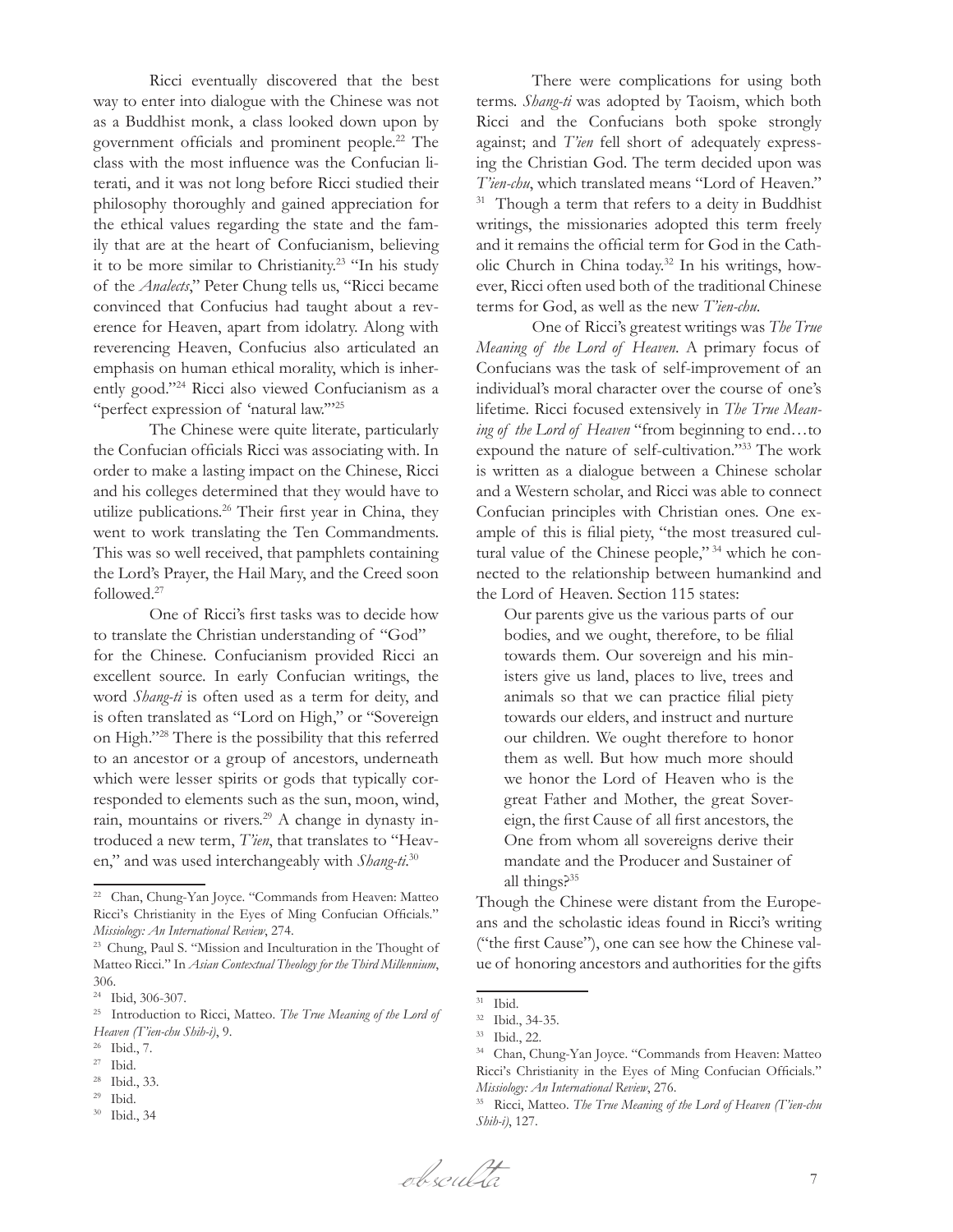each person possesses can be transferred to honoring God for all these and more.

Ricci also connected the Confucian understanding of humanity to the Christian notion of love.<sup>36</sup> He says that humanity is the most important of virtues, and explains humanity as fulfilling Christ's commandments: "The definition of humanity can be summed up in the following two sentences: Love the Lord of Heaven, for He is supreme; and love others as you love yourself for the sake of the Lord of Heaven."<sup>37</sup>

In looking at these connections Ricci made, we can see that Ricci essentially saw Confucianism as a pathway to Christianity, and he was successful in bringing the Chinese to viewing Christianity as providing a new component to their Confucian faith.<sup>38</sup> Chung-Yan Joyce Chan, in exploring Ricci's success in China, proposes that:

the unique message of Christianity embedded in the belief of the existence of a Supreme God of the Universe, skillfully presented by Ricci in a culturally acceptable style, perfected the teaching of classical Confucianism…Ricci's message introduced the literati to transcendent help that goes beyond human limitations and weaknesses in the pursuit of moral ideals.<sup>39</sup>

Chan shows us the relation between Confucianism and Christianity that Ricci brought to light. In much the same way as the patristic fathers viewed Greek philosophy as laying a foundation that allowed the Greco-Roman culture of the time to accept Christianity, Confucianism laid a similar foundation in China.<sup>40</sup>

Ricci's efforts at bridging a gap between Confucianism and Christianity, between Chinese and European cultures, were very successful. However, it did not happen without criticisms both back home and also abroad.<sup>41</sup> For one, Ricci was forced

to "make some revision of Catholic doctrines to accommodate some of the Confucian ideas, in order to reach concordance with Confucian thought."<sup>42</sup> According to Chung, there were two primary points of contention: first, in regards to his practice, Ricci "was accused of paying too much attention to the Confucian elite instead of pushing the missionary cause forward"; in regards to his theory, he was accused of "sullying the purity of Christianity" by integrating it with Confucianism.<sup>43</sup> Other criticisms come from Michael Loewe, who says:

The grand strategy of the Jesuit missionaries was not successful, despite some notable cases of conversion and the considerable contribution that they made to Chinese culture. The failure was due mainly to irreconcilable differences of intellectual outlook and to the inherent dangers of the tactics that were adopted…By their tactics of accommodation, their tolerance of Chinese rites, and their deliberate search for evidence of Christian principles in traditional pre-Christian texts, the Jesuits may well have made a grave long term error.<sup>44</sup>

In regards to converts, Lowe later says, "Some of the conversions that the fathers achieved [were] undoubtedly sincere; the validity of some must remain open to question."45 According to Lowe, it is because of the strategy of accommodation – which some would argue was the primary reason for Ricci's success – the validity of some of the conversions amongst the Chinese is suspect.

Another criticism of Ricci, from a modern perspective, comes from Douglas Lancashire and Peter Hu Kuo-chen, S.J., who, in their translator's introduction to *The True Meaning of the Lord of Heaven*, say that "Ricci did not really grasp the central ideas of the various Chinese schools of thought of his day, or their historical background."46 This was particularly evident in his treatment of Buddhism and Taoism, both of which Lancashire and Kuo-chen claim can be understood by Christians "as similar to those of…the negative approach to God in scholastic philosophy and theology."47 There is also evidence that



<sup>36</sup> Chung, Paul S. "Mission and Inculturation in the Thought of Matteo Ricci." In *Asian Contextual Theology for the Third Millennium*, 314.

<sup>37</sup> Ricci, Matteo. *The True Meaning of the Lord of Heaven (T'ien-chu Shih-i)*, 375.

<sup>38</sup> Chan, Chung-Yan Joyce. "Commands from Heaven: Matteo Ricci's Christianity in the Eyes of Ming Confucian Officials." *Missiology: An International Review*, 277.

<sup>39</sup> Ibid.

<sup>40</sup> Introduction to Ricci, Matteo. *The True Meaning of the Lord of Heaven (T'ien-chu Shih-i)*, 9.

<sup>41</sup> Chung, Paul S. "Mission and Inculturation in the Thought of Matteo Ricci." In *Asian Contextual Theology for the Third Millennium*, 316.

<sup>42</sup> Ibid.

<sup>43</sup> Ibid., 317.

<sup>44</sup> Loewe, Michael. "Imperial China's Reactions to the Catholic Missions." *Numen* 35 (Dec. 1988), 204.

<sup>45</sup> Ibid., 205.

<sup>46</sup> Introduction to Ricci, Matteo. *The True Meaning of the Lord of Heaven (T'ien-chu Shih-i)*, 47.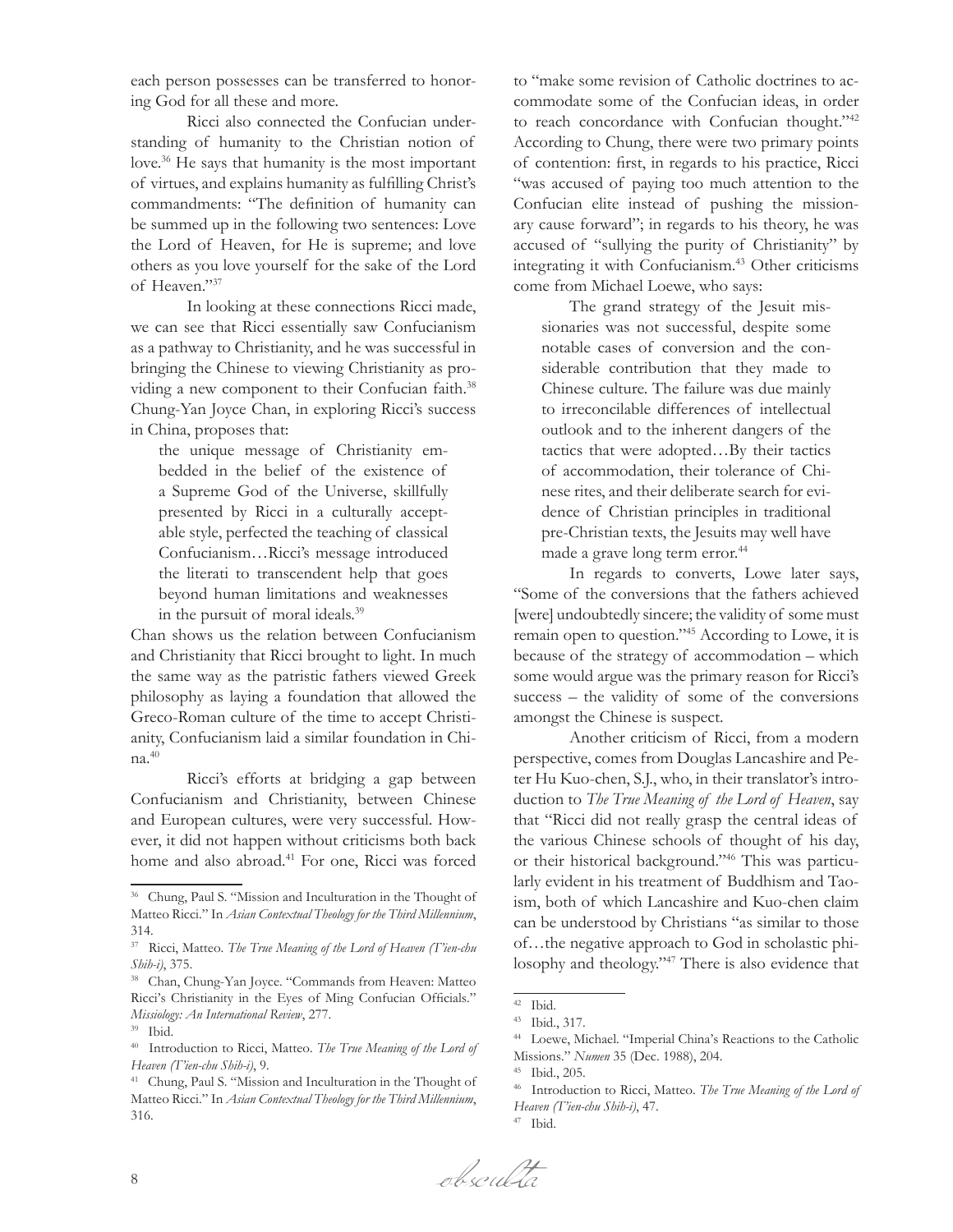he misunderstood the Confucian intellectuals' views on the motivation of good conduct, as well as the Buddhist views of reincarnation.<sup>48</sup>

Finally, Ricci is often critiqued, fairly or unfairly, for his Western European scholastic bias in theology, especially in regards to his dismissal of the other religions of Buddhism and Taoism.49 Chung is particularly critical of Ricci's theological bias:

If Ricci believed that God revealed Godself through the name of *T'ien* or *Shangti* in ancient Chinese culture, should he not have taken more seriously God's universal reign for all, rather than sorting out wisdom and natural reason in Chinese classics as the independent points of connection for consonance with God? Instead of rationalizing Chinese Confucian philosophy as independent natural revelation, should he not have deemed such wisdom (together with Buddhism and Taoism!), more dynamically, as analogical witnesses to God in light of God's reconciliation in Jesus Christ with the world? Ricci's understanding of Jesus Christ reveals a dysfunctional view of mission, so that his attempt at accommodation centers only on theism in Christian-Confucian relations [cites Hans Kung, *Does God Exist?: An Answer for Today* (Garden City, NY: Doubleday, 1980)  $513 - 515$ .

While it is important to recognize his missionary shortcomings, it would be wrong to let them significantly undermine Ricci's successes. Chung says that, "Ricci's legacy will remain a springboard for his followers to improve upon his limitations in terms of engaging the wisdom of other religions."51 Even if he failed, from a  $21^{st}$  century perspective, in his "view of mission," Ricci was important in bridging European and Chinese cultures. Lowe admits that one of the positives to come from Ricci and the other Jesuits' work was that it brought Chinese culture to mainstream Europe.<sup>52</sup>

Ricci's demonstration of the compatibility between the Chinese concepts of *T'ien*, "Heaven," and *Shang-ti*, "Sovereign on High," and the Christian understanding of God is highly praised.<sup>53</sup> Lancashire and Kuo-chen even go so far as to say, "This demonstration is the greatest merit of *The True Meaning of the Lord of Heaven* and Ricci's most important contribution to the Chinese-Christian dialogue. His spirit is that which should animate those who wish to create a Chinese Christian theology."<sup>54</sup>

In response to the issue of sincerity in regards to the Confucian literati's conversions, Chan points out that association with foreigners in sixteenth century China was a dangerous thing that could even carry with it the charge of treason.<sup>55</sup> "Why," she asks, "would someone who held a high position in the imperial court risk their future and the lives of their loved ones for some strangers?"<sup>56</sup> Chan also mentions that associated with conversion was behavioral changes amongst the literati who adopted Christianity.57 Acknowledging a change in faith is one thing, but one's actions are often much more indicative of a true change, and Ricci's Christianity seemed to inspire that change.

In judging Ricci's success, one must also acknowledge the environment in which he worked. According to Chan, "The chaotic Chinese political situation created urgency for reform, which opened tremendous opportunity for new ideas."58 But the job of introducing the Chinese to Christianity still required the right man, and Ricci was that man. Practicing what Chung calls a "model of evangelism, based on friendship,"59 Ricci went to great pains to identify himself with the Chinese people, and they acknowledged the kindness and respect with which he approached his missionary work. Titles such as, "Blue-eyed and with a voice like melodious bell," and "'Doctor from the Great West,'" as he was referred to by the Chinese, show the respect and admiration the Chinese people had for Ricci.

Ricci's efforts got him access into the Imperial city of Peking in 1598, and later in 1601 he was granted residence there.<sup>60</sup> He presented gifts to the

<sup>48</sup> Ibid, 47-49.

<sup>49</sup> Ibid, 49.

<sup>50</sup> Chung, Paul S. "Mission and Inculturation in the Thought of Matteo Ricci." In *Asian Contextual Theology for the Third Millennium*, 325.

<sup>51</sup> Ibid, 324.

<sup>52</sup> Loewe, Michael. "Imperial China's Reactions to the Catholic Missions." *Numen*, 205.

<sup>53</sup> Introduction to Ricci, Matteo. *The True Meaning of the Lord of Heaven (T'ien-chu Shih-i)*, 52.

<sup>54</sup> Ibid.

<sup>55</sup> Chan, Chung-Yan Joyce. "Commands from Heaven: Matteo Ricci's Christianity in the Eyes of Ming Confucian Officials." *Missiology: An International Review*, 282.

 $56$  Ibid.<br> $57$  Ibid.

Ibid.

<sup>58</sup> Ibid.

<sup>59</sup> Chung, Paul S. "Mission and Inculturation in the Thought of Matteo Ricci." In *Asian Contextual Theology for the Third Millennium*, 319.

<sup>60</sup> Rouleau, F.A. *Ricci, Matteo,* in *New Catholic Encyclopedia*, 471.